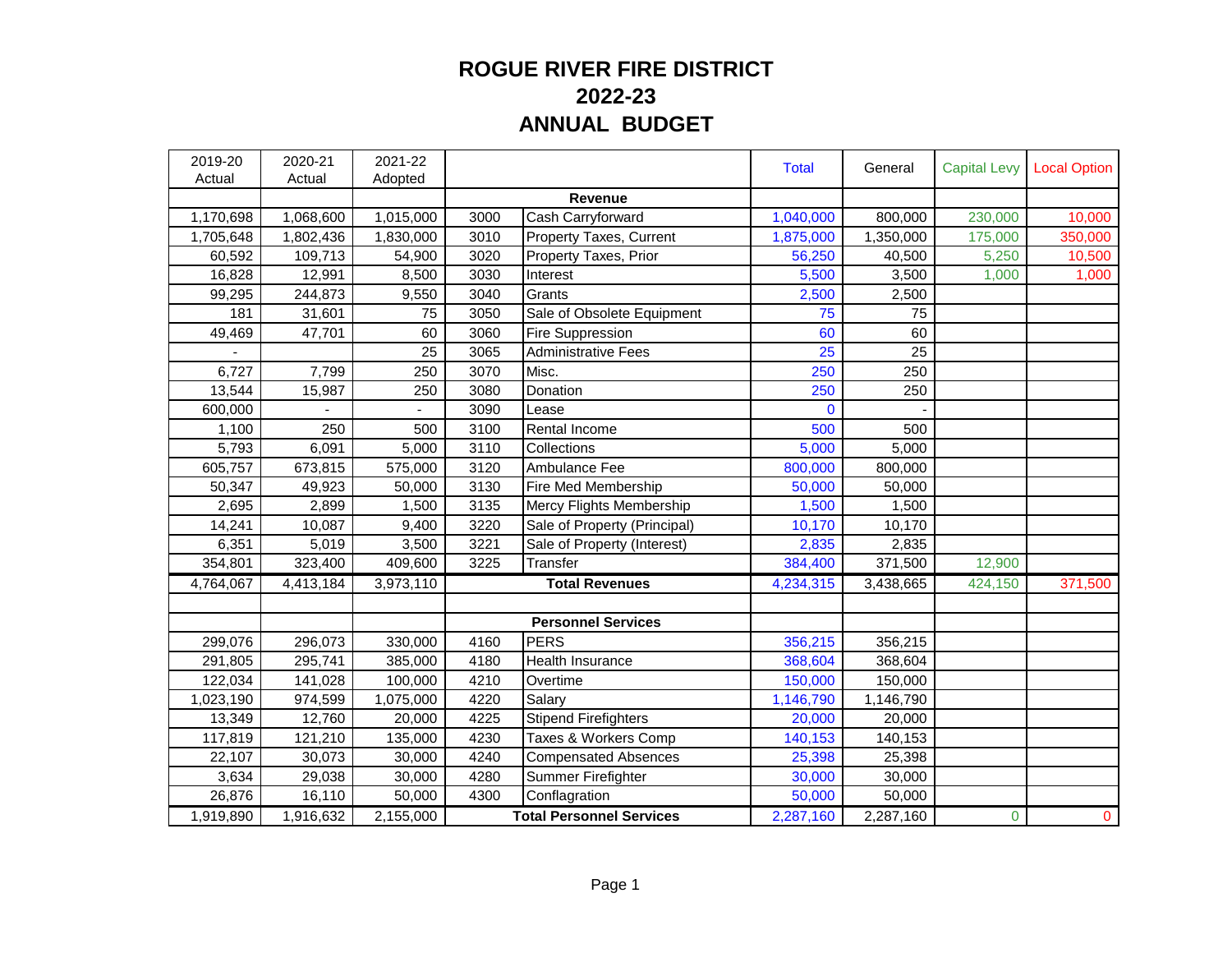## **ROGUE RIVER FIRE DISTRICT 2022-23 ANNUAL BUDGET**

| 2019-20<br>Actual | 2020-21<br>Actual | 2021-22<br>Adopted |                                       |                                  | <b>Total</b> | General | <b>Capital Levy</b> | <b>Local Option</b> |
|-------------------|-------------------|--------------------|---------------------------------------|----------------------------------|--------------|---------|---------------------|---------------------|
|                   |                   |                    |                                       | <b>Materials &amp; Services</b>  |              |         |                     |                     |
| 11,868            | 13,308            | 14,199             | 5010                                  | <b>Office Supplies</b>           | 16,860       | 16,860  |                     |                     |
| 635               | 671               | 1,250              | 5020                                  | Advertising                      | 750          | 750     |                     |                     |
| 18,286            | 27,794            | 29,500             | 5030                                  | Station Maintenance & Repair     | 40,965       | 40,965  |                     |                     |
| 22,144            | 25,217            | 32,500             | 5040                                  | Service Insurance                | 32,500       | 32,500  |                     |                     |
| 31,435            | 34,231            | 35,000             | 5050                                  | <b>Utilities</b>                 | 35,000       | 35,000  |                     |                     |
| 18,832            | 21,378            | 45,000             | 5060                                  | Apparatus Fuel                   | 70,000       | 70,000  |                     |                     |
| 2,910             | 3,303             | 4,565              | 5070                                  | Dues & Membership                | 3,995        | 3,995   |                     |                     |
| 1,106             | 1,318             | 1.600              | 5080                                  | <b>Bank Fees</b>                 | 1,600        | 1,600   |                     |                     |
| 29,915            | 42,028            | 52,850             | 5090                                  | Apparatus Maintenance & Repair   | 48,200       | 48,200  |                     |                     |
| 35,987            | 47,340            | 44,000             | 5100                                  | <b>Medical Supplies</b>          | 66,000       | 66,000  |                     |                     |
| 2,274             | 0                 | 2,000              | 5110                                  | Misc.                            | 2,000        | 2,000   |                     |                     |
| 1,024             | 1,076             | 1.500              | 5130                                  | Civil Service Commission         | 1,500        | 1,500   |                     |                     |
| 3,559             | 3,540             | 10,000             | 5140                                  | Prevention                       | 7,700        | 7,700   |                     |                     |
| 29,355            | 27,592            | 40,000             | 5150                                  | Student/Sleeper                  | 30,000       | 30,000  |                     |                     |
| 67,677            | 79,457            | 100,000            | 5160                                  | <b>Contract Services</b>         | 91,550       | 91,550  |                     |                     |
| 566               | 1,353             | 1.500              | 5170                                  | egal/Labor Negotiations          | 1,500        | 1,500   |                     |                     |
| 0                 | 2,650             | 1,000              | 5180                                  | Elections                        | 2,000        | 2,000   |                     |                     |
| 21,854            | 9,237             | 35,000             | 5190                                  | Training, Travel, Lodging Exp    | 38,300       | 38,300  |                     |                     |
| 223               | 129               | 1,000              | 5230                                  | <b>Operating Meeting Expense</b> | 16,000       | 16,000  |                     |                     |
| 11,886            | 10,658            | 10,000             | 5250                                  | Uniforms                         | 7,740        | 7,740   |                     |                     |
| 11,422            | 13,371            | 25,000             | 5270                                  | Station Equip Maint & Repair     | 21,590       | 21,590  |                     |                     |
| 8,329             | 5,429             | 17,500             | 5280                                  | Incentives                       | 13,500       | 13,500  |                     |                     |
| 17,352            | 50,698            | 52,500             | 5310                                  | Apparatus Equipment & Supplies   | 43,182       | 43,182  |                     |                     |
| 4,359             | 6,945             | 16,000             | 5320                                  | Health & Safety                  | 16,000       | 16,000  |                     |                     |
| 68,432            | 68,690            | 75,000             | 5330                                  | <b>Communications Contracts</b>  | 75,000       | 75,000  |                     |                     |
| 23,818            | 18,940            | 22,000             | 5340                                  | <b>Protective Clothing</b>       | 29,845       | 29,845  |                     |                     |
| 445,248           | 516,353           | 670,464            | <b>Total Materials &amp; Services</b> |                                  | 713,277      | 713,277 | 0                   | $\mathbf 0$         |